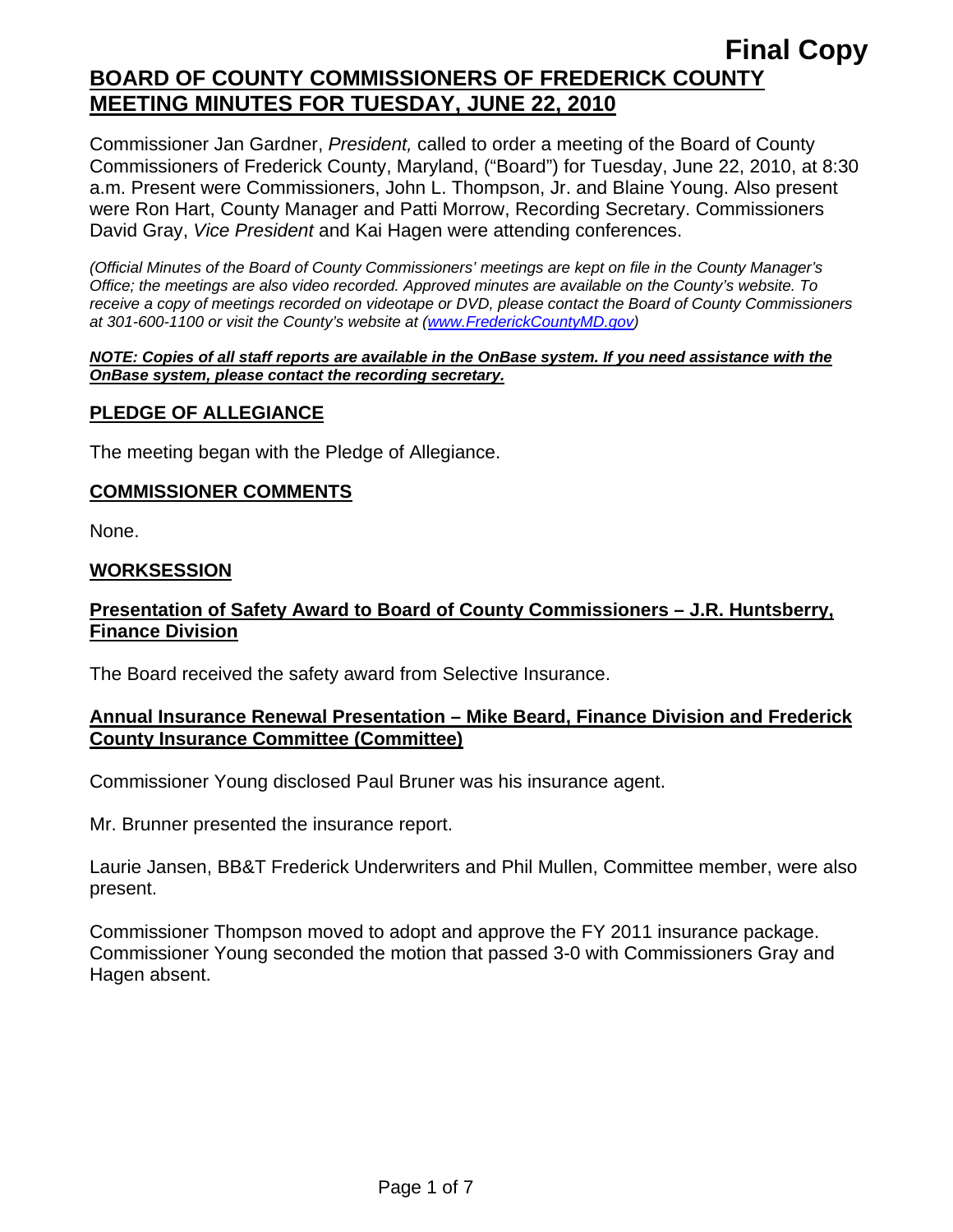## **PUBLIC HEARING**

# **Water and Sewerage Plan Amendment Requests – Spring 2010 Cycle – Tim Goodfellow, Planning Division**

A public hearing was held, as duly advertised, to consider amendments to the Frederick County Water and Sewer Plan.

Commissioner Gardner swore in all those who were testifying.

Tim Goodfellow presented the spring 2010 amendment requests.

**WS-10-01 Damascus Road Community Church, Tax Map 89, Parcels 29 and 69, Old National Pike**: Requesting addition of a Multi-Use Sewer Symbol.

Recommendation: Planning staff recommended approval of a multi-use sewer symbol, and the Frederick County Planning Commission (FcPc) found the request consistent with the Comprehensive Plan. Utilities and Solid Waste Management Division (DUSWM) had no recommendation because it was a private system.

Public comment was heard from Mark Schaefer, representing Damascus Road Community Church.

Decision: Commissioner Young moved to approve WS-10-01 (Damascus Road Community Church) for a multi-use symbol to be added to the Water and Sewerage Plan for Tax Map 89, Parcel 29, Lot 4. Commissioner Gardner seconded the motion that passed 2-1 with Commissioner Thompson opposed and Commissioners Gray and Hagen absent.

## **WS-10-03 Town of New Market, Tax Map 801, Parcel 3759 (82 West Main Street) and Parcel 3871 (69 West Main Street)**: Requesting reclassification from W-5 Dev. to W-3 Dev.

Recommendation: Planning staff and DUSWM recommended approval of W-3 Dev. The FcPc found the request consistent with the Comprehensive Plan.

There were no public comments.

Decision: Commissioner Young moved to approve WS-10-03 (Town of New Market) to reclassify Tax Map 801, Parcels 3759 and 3871 from W-5 Dev. to W-3 Dev. Commissioner Gardner seconded the motion that passed 2-1 with Commissioner Thompson opposed and Commissioners Gray and Hagen absent.

Commissioner Thompson requested to table the motion until the end of the hearing.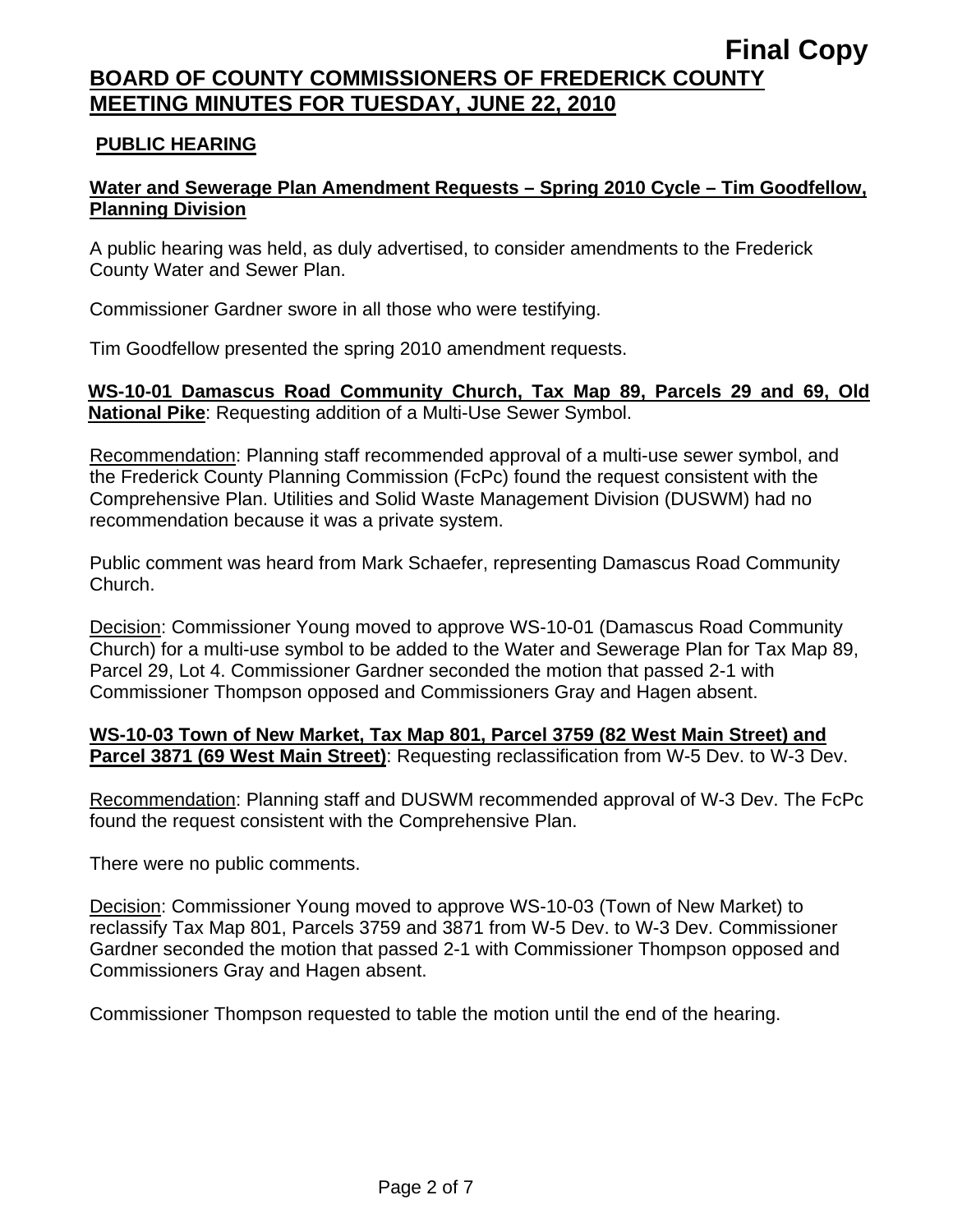## **WS-10-04 Charles Castle, Tax Map 78, Parcel 161 (5915 Jug Bridge Hill Road)**:

Requesting reclassification from W-5 Dev./S-5 Dev. to W-3 Dev. /S-3 Dev.

Recommendation: Planning staff recommended denial of the reclassification from W-5 Dev./S-5 Dev. to W-3 Dev./S-3 Dev. The FcPc found the request consistent with the Comprehensive Plan. DUSWM recommended denial of the W-3 Dev./S-3 Dev.and recommended approval of W-4 Dev./S-3 Dev.

Public comment was heard from:

- Will Haas
- Charles Castle

Rod Winebrenner, DUSWM, commented on the request.

Decision: Commissioner Thompson moved to approve WS-10-04 (Charles Castle) to reclassify Tax Map 98, Parcel 161 from W-5 Dev. to W-4 Dev. and S-5 Dev. to S-4 Dev. Commissioner Gardner seconded the motion that failed 1-2 with Commissioners Gardner and Young opposed and Commissioners Gray and Hagen absent.

Jim Gugel, Planning Division, and Mike Marschner, DUSWM, commented on the water and sewer plan amendment process.

Commissioner Young moved to continue WS-10-04 to the next cycle of water and sewer plan amendments. Commissioner Gardner seconded the motion that passed 2-1 with Commissioner Thompson opposed and Commissioners Gray and Hagen absent.

### **WS-10-05 Monocacy Land Company, Tax Map 96, Parcel 41, Villages of Urbana**:

Requesting addition of a water tower symbol plus associated water infrastructure lines.

Recommendation: Planning and DUSWM staff recommended approval to locate a symbol for a water tower and associated water service lines on the Water and Sewerage Plan. The FcPc found the request consistent with the Comprehensive Plan. Both Planning and DUSWM staff noted the approval of the map amendment did not constitute Board approval of any easement.

Mike Marschner, DUSWM, and Mr. Winebrenner commented on the request.

Rick Boyle, *Vice-President,* Natelli Communities, representing the applicant commented on the request.

There were no public comments.

Decision: Commissioner Young moved to approve WS-10-05 (Monocacy Land Company) to add a water tower symbol and associated water service lines to the Water and Sewerage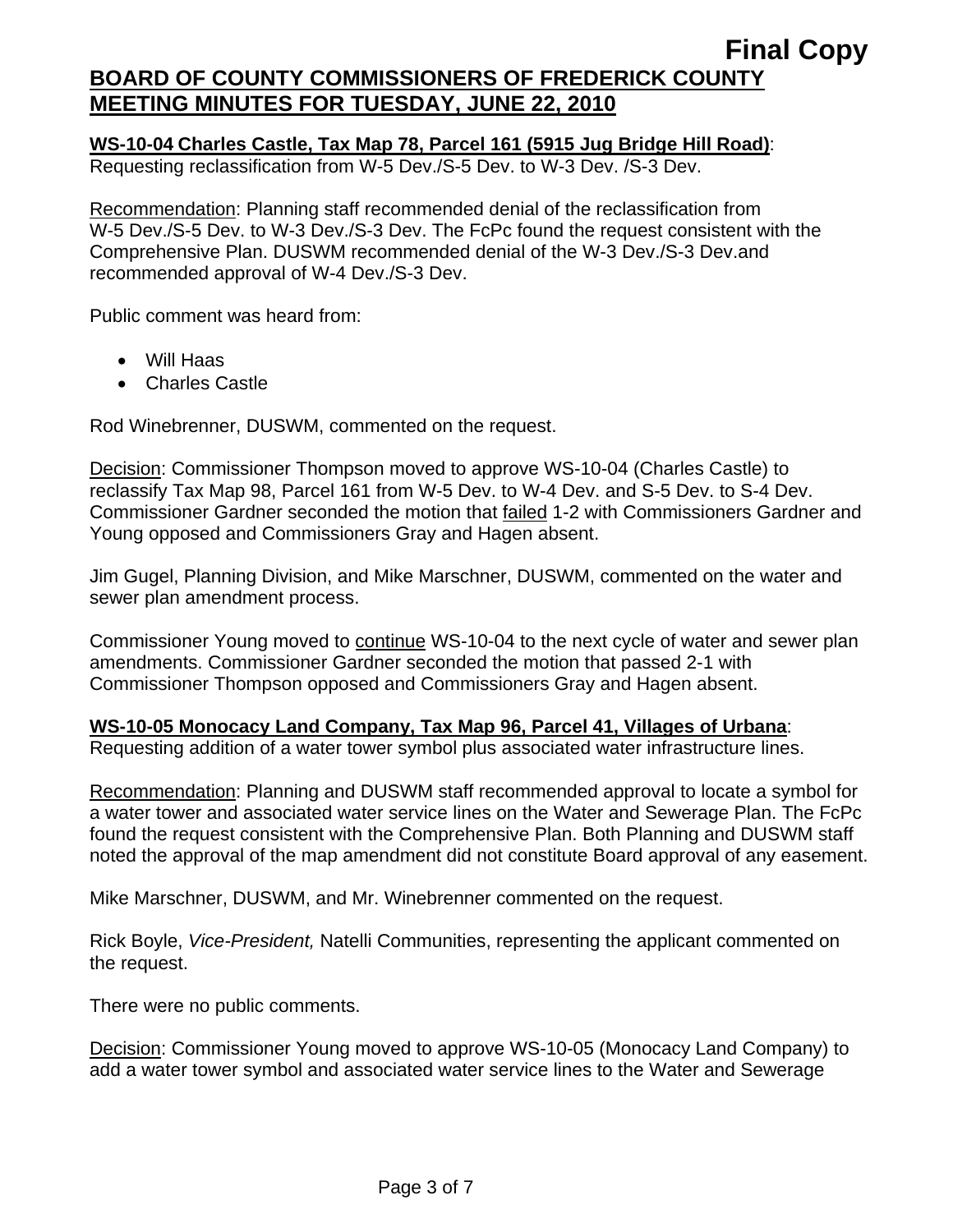Plan. Commissioner Thompson seconded the motion that passed 3-0 with Commissioners Gray and Hagen absent.

# **WS-10-06 Urbana Corporate Center, Tax Map 96, Parcels 113 and 162: Requesting sewer infrastructure addition: 21-inch sewer line on the sewer map**

Recommendation: Planning staff and DUSWM recommended approval of the addition of a 21 inch sewer line to the Water and Sewerage Plan. The FcPc found the request consistent with the Comprehensive Plan.

There were no public comments.

Decision: Commissioner Young moved to approve WS-10-06 (Urbana Corporate Center) to allow for an infrastructure addition of a 21-inch sewer line on the Water and Sewerage Plan for Tax Map 96, Parcels 113 and 162. Commissioner Thompson seconded the motion that passed 3-0 with Commissioners Gray and Hagen absent.

### **WS-10-07 JSA Commercial Realty (M and M Land Trust), Tax Map 77, Parcel 176. Reichs Ford Road/Ray Smith Road at Quinn Orchard Road: Requesting reclassification from W-5 Dev./S-5 Dev. to W-4 Dev./S-4 Dev.**

Recommendation: Planning and DUSWM staff recommended approval of the W-4 Dev./S-4 Dev. The FcPc found the request consistent with the Comprehensive Plan.

Mr. Winebrenner commented on the request.

Chris Smariga, Harris Smariga and Associates, representing the applicant, commented on the request.

There were no public comments.

Decision: Commissioner Young moved to approve WS-10-07 (JSA Commercial Realty) (M and M Land Trust) to reclassify Tax Map 77, Parcel 176. Reichs Ford Road/Ray Smith Road at Quinn Orchard Road from W-5 Dev./S-5 Dev. to W-4 Dev./S-4 Dev. Commissioner Thompson seconded the motion that passed 3-0 with Commissioners Gray and Hagen absent.

**WS-09-08 Town of New Market, Tax Map 801, Parcels 3834 (17 East Main Street), 3761 (78 West Main Street), and 3859 (33 West Main Street)**: Request reclassification from W-3 Dev. to W-5 Dev. for Parcels 3834, 3761 and 3859. (Continued from March 23, 2010)

Recommendation: Planning and DUSWM staff recommended approval of the reclassification to W-5 Dev. The FcPc found the request consistent with the New Market Region Plan.

There were no public comments.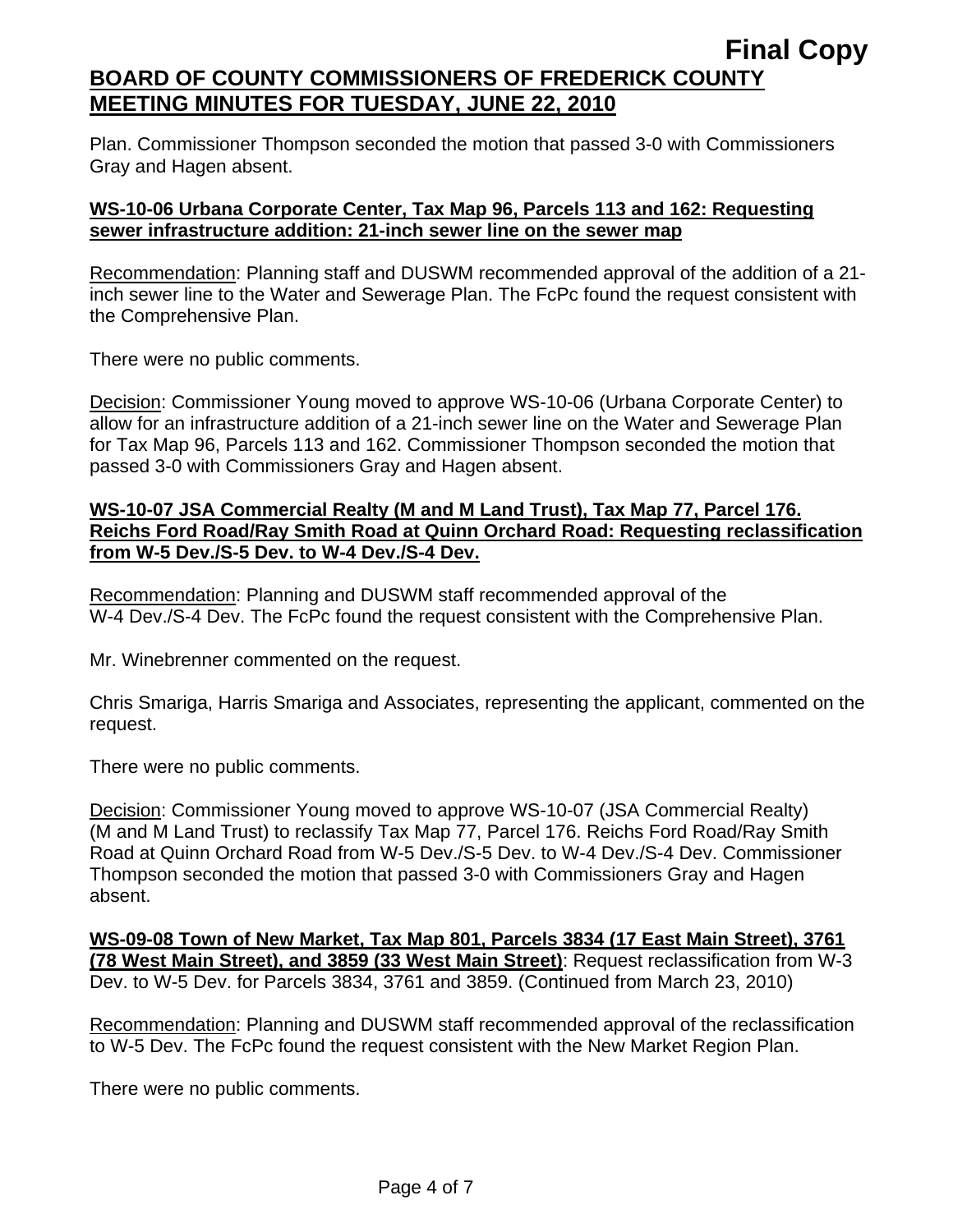Staff indicated letters had been received from the property owners explaining their justification for the request.

Mr. Marschner and Wendy Kearney, Office of the County Attorney, commented on the requests.

Commissioner Thompson moved to deny WS-09-08 (Town of New Market) request to reclassify from W-3 Dev. to W-5 Dev. for Tax Map 801, Parcels 3834, 3761 and 3859. The motion did not receive a second.

A lengthy discussion ensued.

Commissioner Young moved to amend the motion to leave the decision at W-3 Dev. and directed staff to come back to the Board with options to give the property owners more time to connect to the water system without the county taking any legal action against them. Commissioner Gardner seconded the motion that passed 3-0 with Commissioners Gray and Hagen absent.

The vote on WS-10-03 was 3-0 with Commissioners Gray and Hagen absent.

**WS-10-02 Board of County Commissioners Revisions to Chapter 1 of the Water and Sewerage Plan: changes to the 'PS' and '5' criteria to address municipal annexations, PUD/ MXD rezoning; and replacing the term 'Resource Conservation' with 'Natural Resource' Revisions to Chapter 1 of the Water and Sewerage Plan: changes to the 'PS' and '5' criteria to address municipal annexations, PUD/ MXD rezoning; and replacing the term 'Resource Conservation' with 'Natural Resource'**

Recommendation: Planning staff recommended approval of the revisions to Chapter 1 of the Water and Sewerage Plan. The FcPc found the request consistent with the Comprehensive Plan and DUSWM had no recommendation.

The revisions were discussed. Eric Soter, Planning Division, and Ms. Kearney participated in the discussion.

There were no public comments.

Decision: Commissioner Young moved to approve WS-10-02 (Revisions to the Water and Sewerage Plan) as presented. Commissioner Gardner seconded the motion that passed 2-1 with Commissioner Thompson opposed and Commissioners Gray and Hagen absent.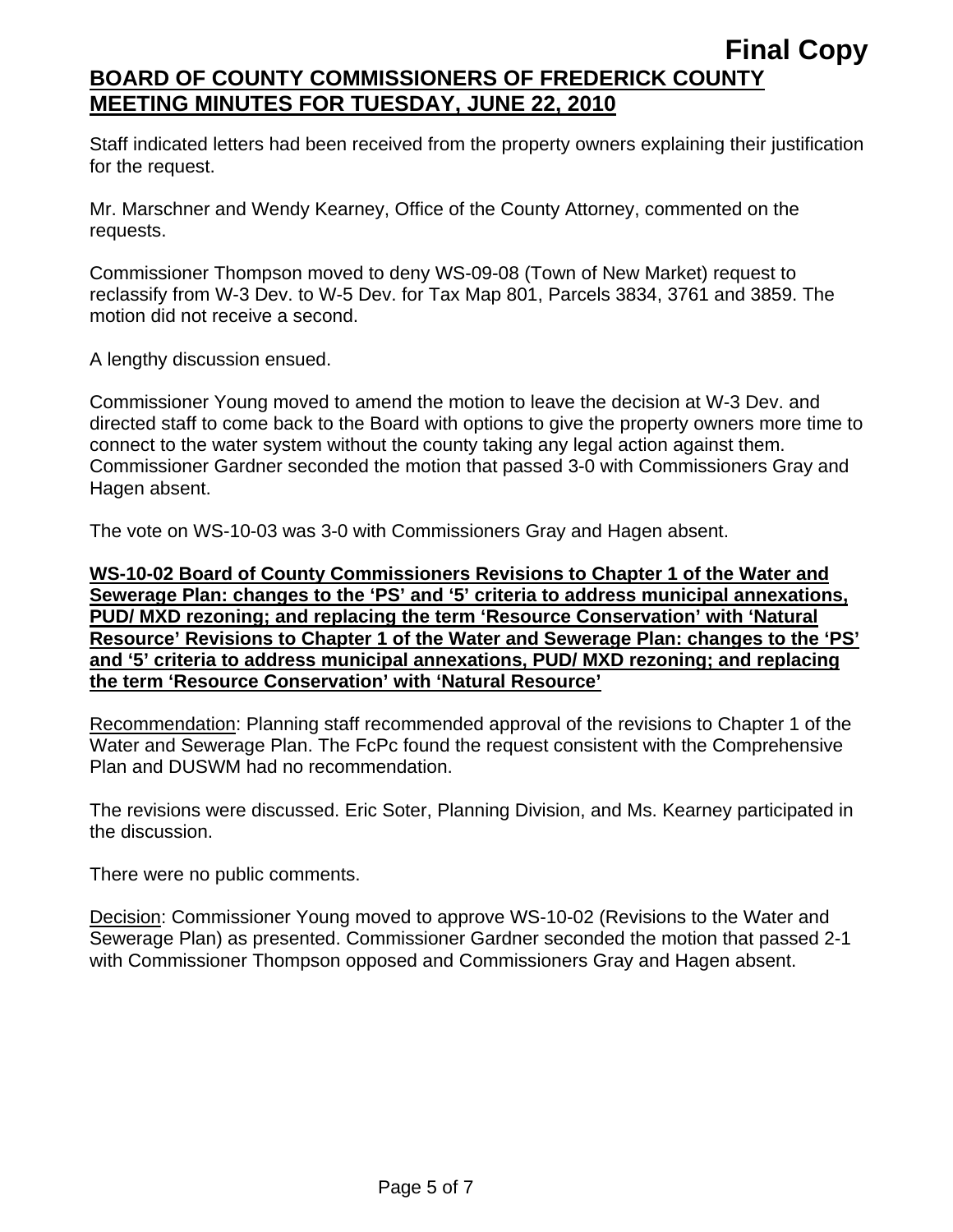## **Appointments/Reappointments to Boards/Commissions/Committees – Joyce Grossnickle, Office of the County Manager**

### Adult Public Guardianship Review Board

There were no public comments.

Commissioner Thompson moved to reappoint Mr. Michael Combs and Dr. Sangwoon Han to serve three-year terms to expire June 30, 2013, and appoint Mr. Mark Swift to fill an unexpired term to expire June 30, 2011. Commissioner Young seconded the motion that passed 3-0 with Commissioners Gray and Hagen absent.

### Ethics Commission

Linda Thall, Office of the County Attorney, commented on the lack of recommendation from the commission.

There were no public comments.

Commissioner Thompson moved to reappoint Ms. Paula Carolyn Bell (member) and Mr. Donald Foster (alternate) to serve three-year terms to expire June 30, 2013. Commissioner Young seconded the motion that passed 3-0 with Commissioners Gray and Hagen absent.

### Historic Preservation Commission

Janet Davis, Planning Division, commented on the Bar Association of Frederick County, Maryland, Inc. (BAFC) vacancy on the commission.

There were no public comments.

Commissioner Thompson moved to reappoint Mr. Tyler Bastian, Mr. G. Bernard Callan, Mr. William DeMartini and Ms. Jessica Cramer-Winter to serve three-year terms to expire on June 30, 2013, and to table the remaining appointment for the BAFC representative until the week of July 12, 2010. At that time if no recommendation has been submitted from the BAFC, the Board would appoint the remaining applicant, Mr. Nicholas Redding. Commissioner Young seconded the motion that passed 3-0 with Commissioners Gray and Hagen absent.

## **Presentation of the Draft Comprehensive Energy Plan (Plan) – Jessica Stoner, Management Services Division**

Ms. Stoner gave a PowerPoint presentation on the Plan. Austin Abraham, Pat Hannah, Doug Pearre, Management Services Division, and Richard Anderson, CQI Associates, LLC (consultant) participated in the presentation.